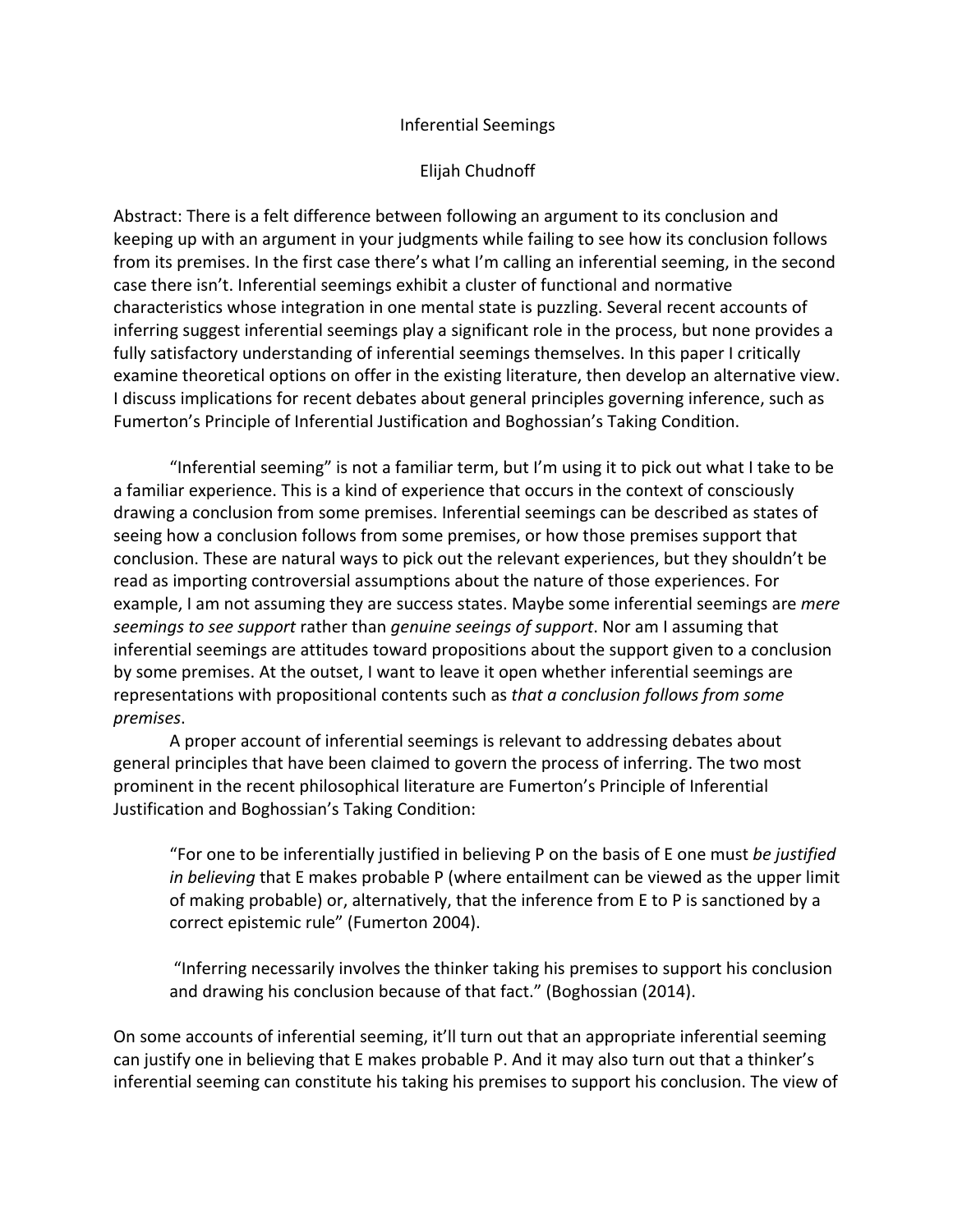inferential seemings I'll defend will have these consequences, and this is something I'll return to at the end of the paper.

Fumerton's and Boghossian's principles can be seen as specific ways of developing the general idea that a successful inference from some premises to a conclusion must be guided by appreciation that those premises support that conclusion. Lewis Carroll's dialogue, "What the Tortoise Said to Achilles," dramatizes a regress challenge to any such idea. Carroll considers the following argument from (A) to (B) to (Z):

- (A) Things that are equal to the same are equal to each other.
- (B) The two sides of this triangle are things that are equal to the same.
- (Z) The two sides of this triangle are things that are equal to each other.

According to the Tortoise, someone who accepts (A) and (B) but not the hypothetical proposition (C) that if (A) and (B) are true, then (Z) must be true, is not "as yet under any logical necessity to accept (Z) as true." Though open to different interpretations, one natural lesson to draw from the ensuing exchange is that inferring (Z) from (A) and (B) under the guidance of appreciation that (A) and (B) support (Z) should not require really making one's inference to (Z) from (A) and (B) and the additional hypothetical proposition (C). For, if this were required, then it would be impossible to meet a general demand that inferences be guided by appreciation of their merits. Any such general demand would lead to regress. So, another natural aim for an account of inferential seemings is to show how an inference can be guided by appreciation of its merits without leading to regress.

Though I think inferential seemings have roles to play in interpreting general principles governing inference and in resolving puzzles about Carrollian regress, I do not take them to be theoretical entities postulated for these reasons. Inferential seemings are experiences that can be introspected. In this, I'm following Descartes and Locke. Descartes in the *Rules* and Locke in the *Essay* each give an account of a distinction between intuition and deduction that they take to be introspectively ostensible. If their method is sound, then plausibly inferential seemings are what we observe on the deduction side of the distinction. The approach I'll take toward a theory of inferential seemings will not depend on introspection alone, but it will aim to stay grounded in what can be pointed to in experience.

Here is the plan for the rest of the paper.

In (§1), I introduce and discuss four normative and functional characteristics of inferential seemings. These are characteristics that a theory of inferential seemings should explain. Then in (§2), I'll say why I think none of the theories of inferential seemings suggested by the current literature on inference successfully explains how inferential seemings have all four of these characteristics. In (§3), I develop an alternative theory that does meet this explanatory challenge. Finally, in (§4), I conclude by briefly considering implications for recent debates about general principles governing inference.

1. Normative and Functional Characteristics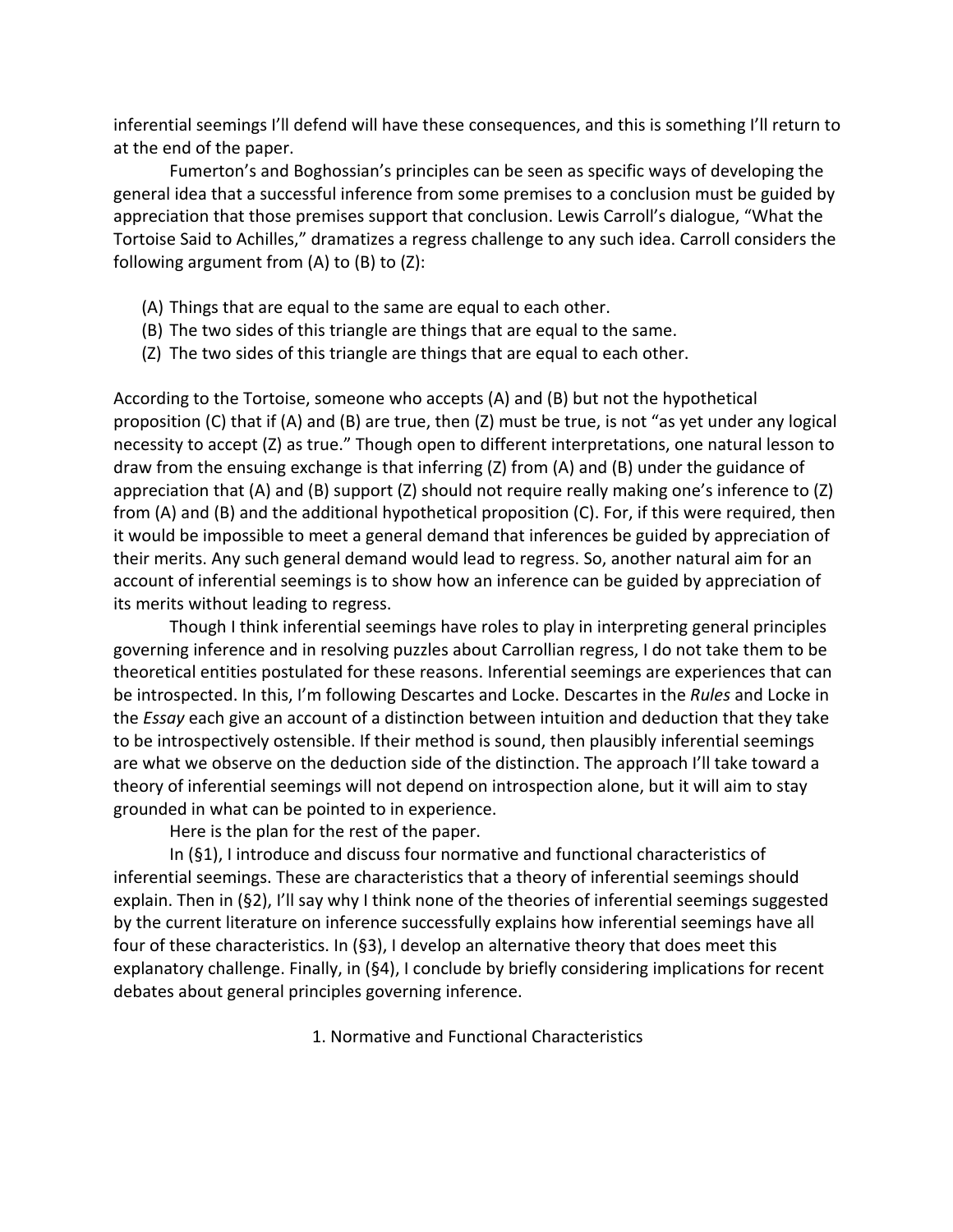Over the next few parts of the paper, I'll aim to draw conclusions about what inferential seemings must be like from plausible claims about their normative and functional characteristics. There are four such characteristics.

The first characteristic is (Basing):

(Basing) If you draw a conclusion because you see how it follows from some premises, then your belief in the conclusion is thereby based on the support transmitted by those premises alone. Ignoring alternative, independent bases, your belief in the conclusion is based on the support transmitted by the premises alone.

To see the motivation for (Basing), it is useful to contrast two experiences of the same argument. In one, you don't quite follow the line of reasoning, but you keep up in your judgments in order not to get left behind. In the other, that same line of reasoning is felt as carrying you along to its conclusion with a distinctive kind of compulsion. It is difficult to imagine such a contrasting pair using Lewis Carroll's simple argument, so I'll give more realistic examples involving counting. Reflection on these and some variations on them will also inform later discussion of the other normative and functional characteristics of inferential seemings.

There are 120 different ways of selecting 3 numbers out of the first 10 numbers. We can express this using a standard symbol for combinations,  ${10 \choose 3}$  = 120, which is read as saying 10 choose 3 is 120. There is a general formula for calculating  $\binom{n}{r}$ : *Fire are 120 different ways of selection*<br>× *x press this using a standard symbol for comb* 

$$
\binom{n}{r} = \frac{n!}{(n-r)! \, r!}
$$

Most textbook discussions of combinations give pretty much the same argument establishing the correctness of the formula. Here I've copied from Sheldon Ross's Topics in Finite and Discrete Mathematics on the left and presented the argument with numbered premises on the right: 3! times (since each of the orderings ABC, ACB, BAC, BCA, CAB,  $\mathsf{gnt:}\quad$ 

In general, as  $n(n-1)\cdots(n-r+1)$  represents the number of different ways that a group of *r* items can be selected from *n* items when the order of selection is considered relevant, and as each group of *r* items will be counted  $r!$  times in this count, it follows that the number of different groups of *r* items that can be formed from a set of *n* items is In general, as  $n(n)$ <br>
ent ways that a grou<br>
order of selection is<br>
will be counted r! ti<br>
ferent groups of r it<br>  $\frac{n(n)}{2}$ <br>
Ross, S. M. (2000)<br> *mathematics*. C<br>
We will take s<br>
arithmetically<br>
correct your c

$$
\frac{n(n-1)\cdots(n-r+1)}{r!}=\frac{n!}{(n-r)!r!}.
$$

Ross, S. M. (2000). *Topics in finite and discrete mathematics*. Cambridge University Press. Pg. 40. #*n r* **lge Universit** 

- (1) There are  $n(n-1)$  ...  $(n-r+1)$  ways of making r sized ordered lists of items chosen from n total items.
- (2) This formula counts each unordered selection of r items r! times.
- (3) To get the number of ways of making r sized unordered selections of items chosen from n total items, divide  $n(n-1)$  ...  $(n-r+1)$  by r!.
- (4) It follows that the number of ways of selecting r items from n items =  $\binom{n}{r} = \frac{n!}{(n-r)!r!}$

We will take steps (1) and (2) as premises established earlier in the discussion. Step (3) is arithmetically obvious: if you overcount each thing you are interested in r! times, then to correct your count divide by r!. Step (4) follows by algebra. If you are like me, however, it can take a moment to see how the algebra is supposed to work. The trick is that the expression for Ross, Sheldon M.. Topics in Finite and Discrete Mathematics, Cambridge University Press, 2000. ProQuest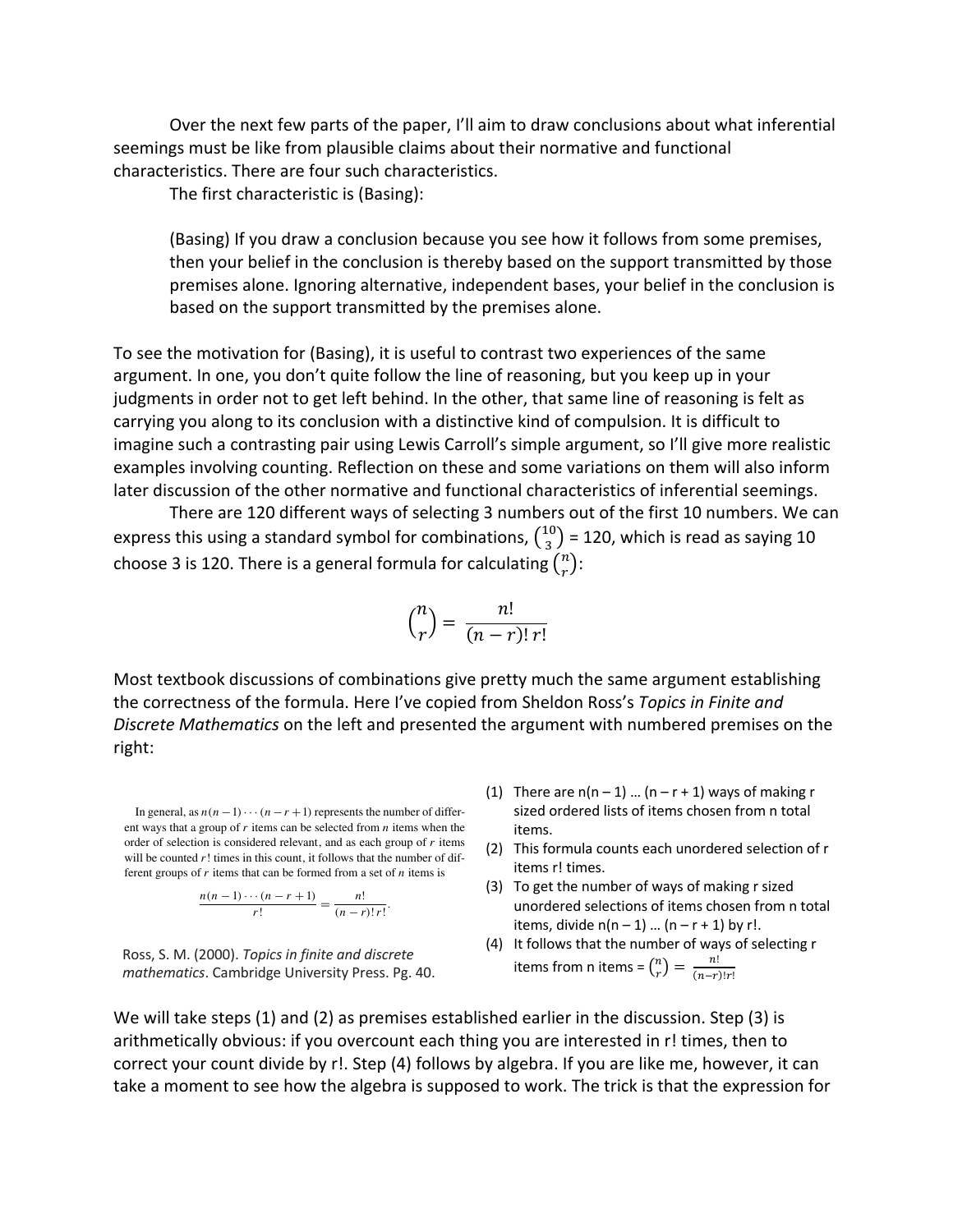the overcount, n(n – 1) ... (n – r + 1), is the same as  $\frac{n!}{(n-r)!}$  because n! is the product of all the factors counting down from n to  $(n - r + 1)$  and continuing downward from  $(n - r)$  to 1. Dividing n! by  $(n - r)$ ! cancels these additional unwanted factors. The denominator in step (4) includes both this cancelation and the division by r! from step (3). Ross's presentation is typical in not spelling any of this out.

The potential hiccup in following Ross's argument suggests the following phenomenally contrasting pair of cases.

[Obscure Reasoning] You are presented with the argument  $(1) - (3) / (4)$ . The step from (3) to (4) is obscure to you, but you ignore the obscurity, and judge that (4) is true despite not seeing how it follows from  $(1) - (3)$ .

[Clear Reasoning] You are presented with the argument  $(1) - (3) / (4)$ . The step from  $(3)$ to (4) is obscure to you, but then you get clear on it, and judge that (4) is true because you see how it follows from  $(1) - (3)$ .

Both [Obscure Reasoning] and [Clear Reasoning] are representative of common experiences that illustrate the contrast we are looking for. In [Clear Reasoning] there is an inferential seeming that is lacking in [Obscure Reasoning]. This is not to say that there are no inferential seemings in [Obscure Reasoning]. Maybe there are, but if so, then they are different inferential seemings from the one that occurs in [Clear Reasoning].

Returning now to (Basing), the motivation I have in mind for it derives from noting the following difference between the [Obscure Reasoning] case and the [Clear Reasoning] case. There is some pressure to deny that the belief in (4) formed in [Obscure Reasoning] is based on the support transmitted by  $(1) - (3)$  alone. If you judge (4) without seeing how it follows from  $(1) - (3)$ , then plausibly you are taking out an additional epistemic loan. For example, maybe your judgment in (4) comes to depend in part on trusting Ross's assertion of the implication. Whatever the specifics, you are assuming that  $(1) - (3)$  somehow support  $(4)$ , and this assumption makes a difference to the structure of your justification for believing (4).

I think there is a good case to be made in favor of this claim about [Obscure Reasoning], but my current interest is in the contrast with [Clear Reasoning]. In this case the belief in (4) is based on the support given by  $(1) - (3)$  alone, and there is no pressure to think otherwise. It might take supplementary thinking to enable or institute the basing, but the structure of the basing so enabled or instituted is one in which belief in (4) is based on the support given by (1) – (3). More generally we have the formulation in (Basing).

Suppose, however, you follow a bad argument because it mistakenly seems good you: you seem to see how the premises support the conclusion, but the premises do not really support the conclusion. According to (Basing) your belief in the conclusion does come to be based on the support transmitted by the premises, but since this support is nil your belief in the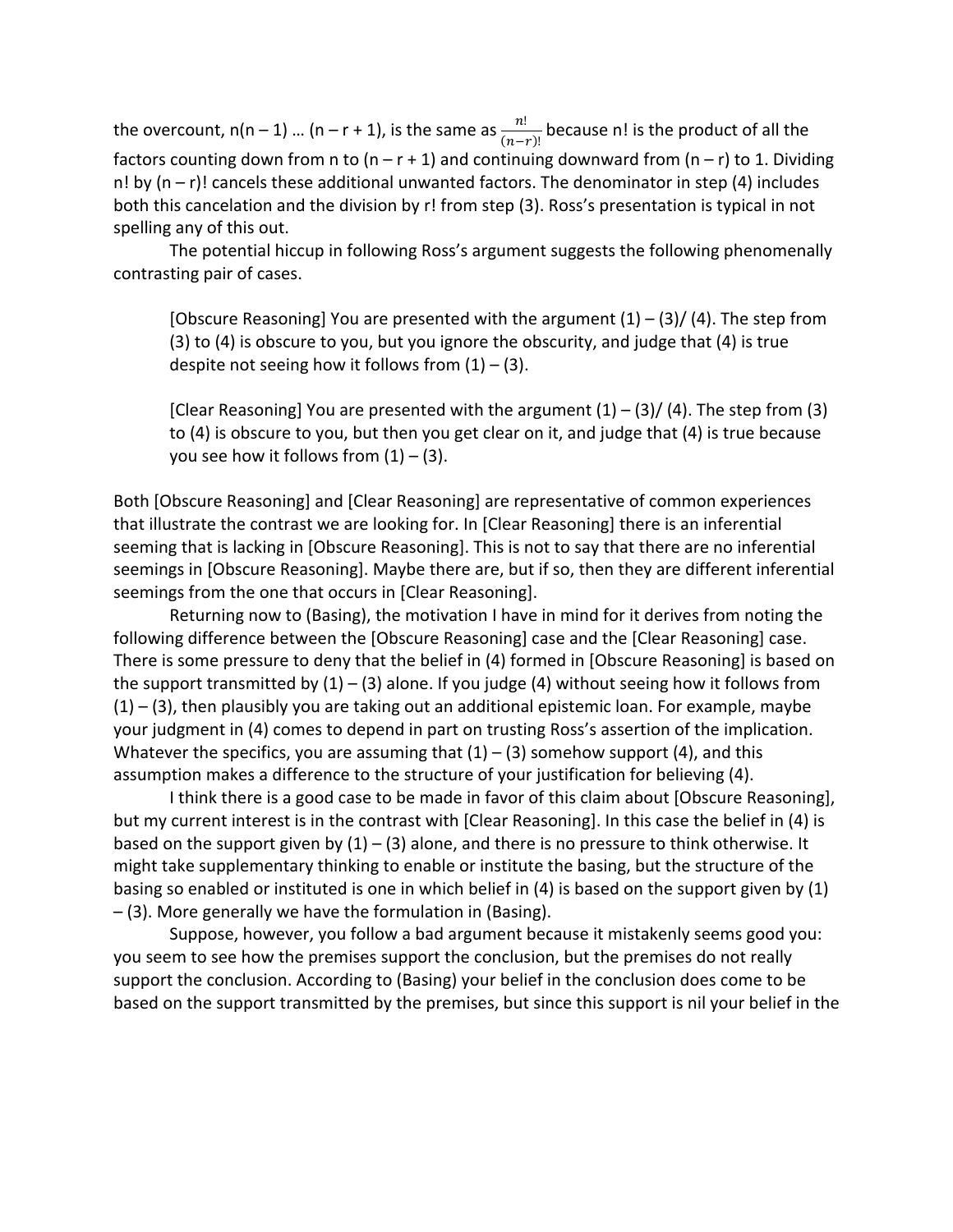conclusion is not thereby justified. I think we should allow such faulty inferential seemings. They enable basing, but the basing that they enable doesn't generate justification.<sup>1</sup>

A second characteristic of inferential seemings is (Justification):

(Justification) If you see how some conclusion follows from some premises, then you thereby have prima facie justification for believing something along the following lines: the conclusion follows from the premises; the premises support the conclusion; if the premises are true, then the conclusion is true; etc.

The motivation for (Justification) can also be brought out by comparing [Obscure Reasoning] with [Clear Reasoning]. Plausibly, if you see how (4) follows from  $(1) - (3)$ , then you thereby have prima facie justification for believing something along the following lines: (4) follows from  $(1) - (3)$ ;  $(1) - (3)$  support  $(4)$ ; if  $(1) - (3)$  are true, then  $(4)$  is true; etc. (Justification) expresses the general idea.

You need not form any of the beliefs mentioned in (Justification). The claim it makes is about the justification you have for forming a belief, not the justified status of a belief you have formed. In familiar jargon, it is about propositional justification, not doxastic justification.

To appreciate (Justification)'s plausibility, however, it is helpful to consider a case in which you do form one of the beliefs it mentions. Suppose you are in the [Clear Reasoning] case and in addition to (4) you also judge that  $(1) - (3)$  support (4). This belief is epistemically appropriate in a distinctive way that it wouldn't be if it were formed in the [Obscure Reasoning] case. The "distinctive way" qualification is necessary, since in the [Obscure Reasoning] case you might have justification for thinking  $(1) - (3)$  support  $(4)$ , but in this case it would be constituted differently. For example, it might come from trusting Ross's assertation. (Justification) gives a natural explanation of the epistemic difference between these two cases.

The third characteristic of inferential seemings is (Opacity):

(Opacity) Even if you see how some conclusion follows from some premises, the truth of the conclusion itself might remain opaque to you. The conclusion might not seem true to you. Seeing how it follows from some premises you accept does not constitute having immediate justification for believing that the conclusion is true.

Thinking through an argument for a conclusion might result in an intuition that the conclusion is true. In this case the conclusion does come to seem true to you, and you do gain immediate justification for believing that it is true. But the seeming and the justification are due to the intuition that the conclusion is true, not the inferential seeming in which you see how it follows from the premises of the argument.

The difference between inference and intuition can be made clearer by considering a claim about combinations that can both be demonstrated from the formula and intuitively grasped on its own. Recall that there are 120 ways of selecting 3 numbers out of the first 10

<sup>&</sup>lt;sup>1</sup> Here I disagree with one of the desiderata Huemer (2016) places on a theory of inferential seemings (what he calls inferential appearances). Huemer's acceptance of this desideratum opens him to objections effectively pressed by Smithies (2019).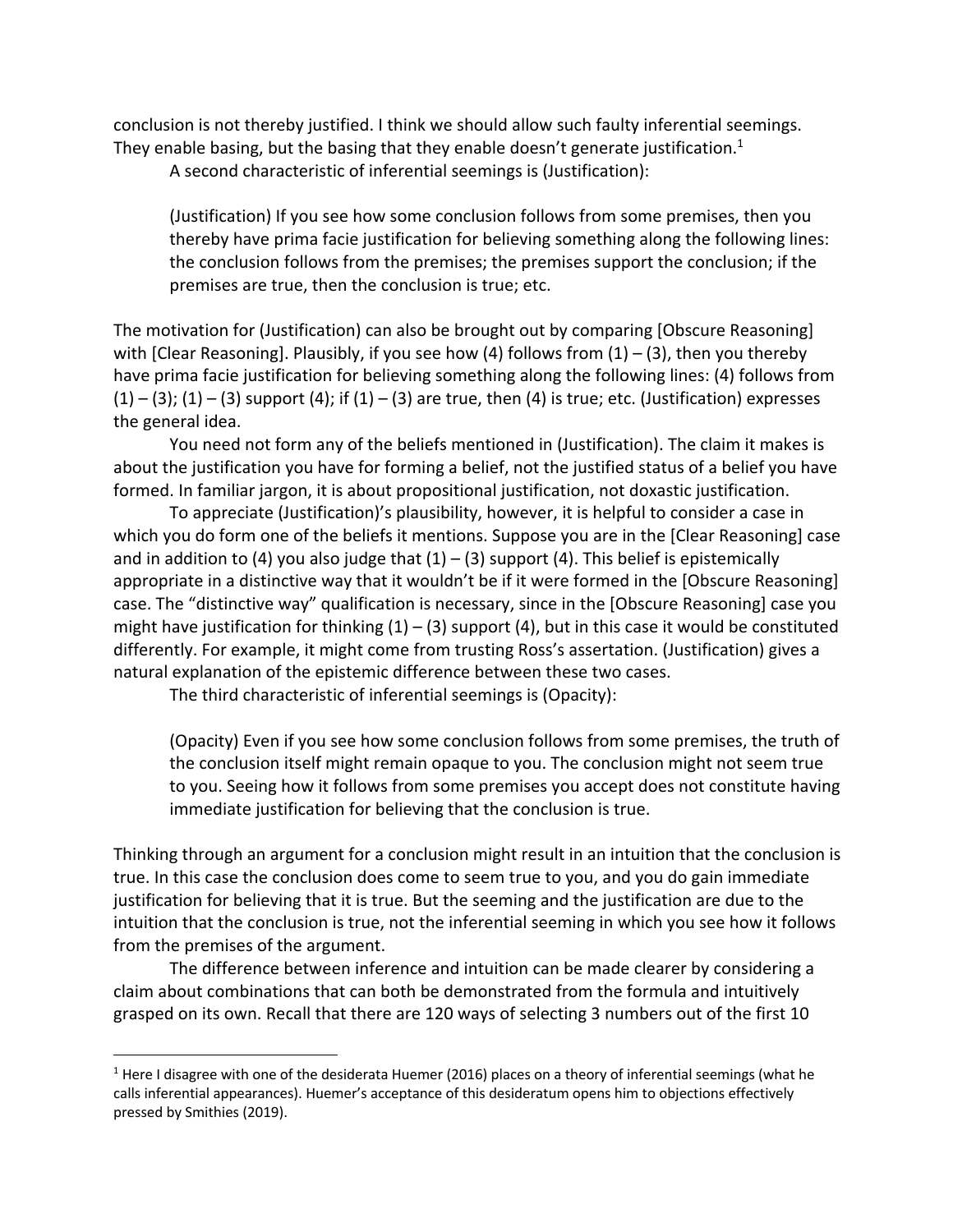numbers. There are also 120 ways of selecting 7 numbers out of the first 10 numbers. This is no accident. In general, the number of ways of selecting r items from n items = the number of ways of selecting n – r items from n items. Here is how Blitzstein and Hwang present this identity in their textbook, *Introduction to Probability*:  $\ldots$  measured as further examples of continuous of continuous of counting.

Example 1.5.1 (Choosing the complement). For any nonnegative integers *n* and *k* with  $k \leq n$ , we have

$$
\binom{n}{k}=\binom{n}{n-k}.
$$

This is easy to check algebraically (by writing the binomial coefficients in terms of factorials), but a story proof makes the result easier to understand intuitively.

*Story proof* : Consider choosing a committee of size *k* in a group of *n* people. We know that there are  $\binom{n}{k}$  possibilities. But another way to choose the committee is to specify which  $n - k$  people are *not* on the committee; specifying who is on the committee determines who is *not* on the committee, and vice versa. So the two sides are equal, as they are two ways of counting the same thing.  $\Box$ 

The algebraic way of checking the formula that they mention would look something like this:

$$
\binom{n}{r} = \frac{n!}{(n-r)! \, r!} = \frac{n!}{(n - (n-r))! \, (n-r)!} = \binom{n}{n-r}
$$

The contrast between the algebraic argument and Blitzstein's and Hwang's "story proof" (and chosen, chosen, chosen, chosen, chosen, chosen, chosen, chosen, chosen, chosen, chosen, chosen, chosen, chosen, chosen, chosen, ch suggest the following phenomenally contrasting cases:

[Inferential Basing] You are presented with the algebraic argument from the formula for combinations to the identity  $\binom{n}{r} = \binom{n}{n-r}$ . You judge that the identity is true because you see how it follows from the formula. the left-hand side. Equivalent tegether we conclude the result of  $\epsilon$  interesting  $\epsilon$  for  $\epsilon$ 

[Intuitive Grasping] You notice that choosing r items out n items to call "selected" is the same as choosing n – r items out of n items to call "unselected." The labels are arbitrary same as choosing n – r items out of h items to call unselected. The labels are arbitrar<br>and can be switched. You judge that  $\binom{n}{r} = \binom{n}{n-r}$  because you see its truth intuitively.  $j_p^{(n)} = \binom{n}{n-r}$  becau

Why not say that even without the intuition, the identity still does seem true to you but does so inferentially rather than intuitively? One could choose to talk this way, but I think it is mislemism, result and mislimizatively conceptibilities the cost to take the resp, seeming the makes it concept<br>needlessly misleading and will avoid it. If the inferential seeming represents a proposition as true, then it is the proposition *that the identity follows from the formula*, not the proposition *that the identity itself is true*.

The fourth and final characteristic of inferential seemings is (Passivity):

(Passivity) Seeing how a conclusion follows from some premises that you accept does not necessitate judging that the conclusion is true. Having an inferential seeming does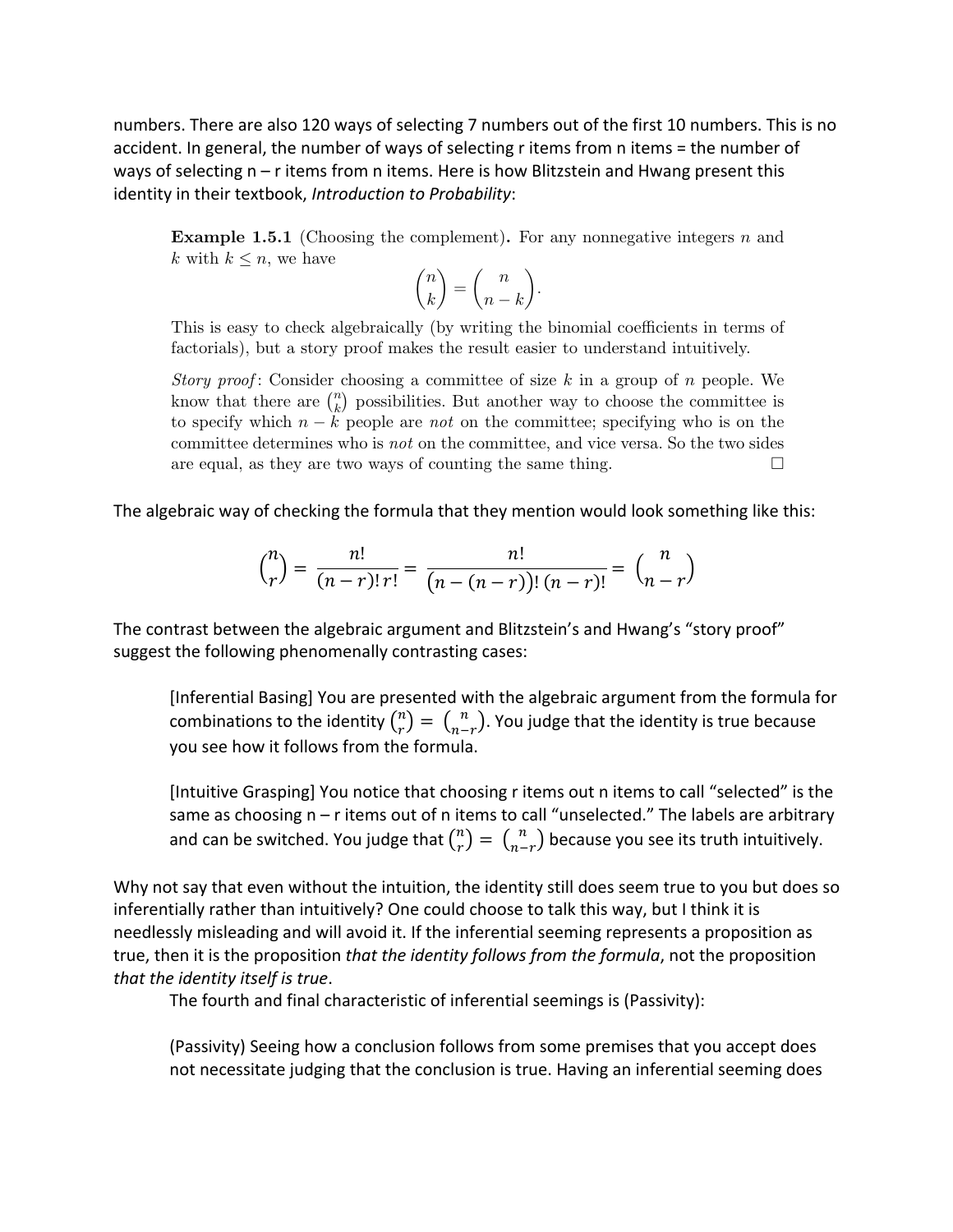not necessitate making an inference or going through any other process that results in judgment.

To see the motivation for (Passivity), compare the [Clear Reasoning] case with another case, which I'll call [Disrupted Reasoning]:

[Disrupted Reasoning] You are presented with the argument  $(1) - (3) / (4)$ . All the steps are clear to you, and you see how (4) follows from  $(1) - (3)$ , but you fail to judge that (4) is true because you are disrupted by someone calling your name.

[Clear Reasoning] and [Disrupted Reasoning] both include an inferential seeming in which you see how (4) follows from  $(1) - (3)$ . The difference is that in [Clear Reasoning] the seeming results in a judgment that (4) is true, but in [Disrupted Reasoning] it does not. The disruption need not be external. Another possible contrast case is one in which you are disrupted by selfdoubt. The main point is the same, and (Passivity) is one way to express it.

The fact that (Passivity) includes your accepting the premises relative to an inert inferential seeming is important. Compare (Passivity) with an alternative claim, namely: seeing how a conclusion follows from some premises does not necessitate judging that the conclusion is true. This is obvious in cases in which you do not accept the premises. (Passivity) is less obvious, but I think it is still plausible.

This concludes my presentation of the four normative and functional characteristics of inferential seemings. Each seems plausible to me on reflection, and I don't think any stands out as especially surprising. Collectively, however, they place significant constraints on theories of inferential seeming. None of the views suggested by current discussions of inference meet all these constraints. That is what I'll argue for now.

2. Views from the Literature on Inference

Giving a theory of the process of inferring is not the same as giving a theory of the experiences I'm calling inferential seemings. But many theories of inference imply, or at least naturally pair with, one or another view about inferential seemings. I'll discuss views that are explicit and views that are implicit in the literature on inference, without making much of the difference. There are three main kinds of view, which I'll call representational state views, conditional representation views, and action awareness views.

The basic idea that ties representational state views together is expressed in <Representational State>:

<Representational State> Seeing how a conclusion follows from some premises is appropriately representing some content to the effect that the conclusion follows from the premises.

<Representational State> is compatible with a broad spectrum of views about the nature of the appropriate representation. For example, it might consist in: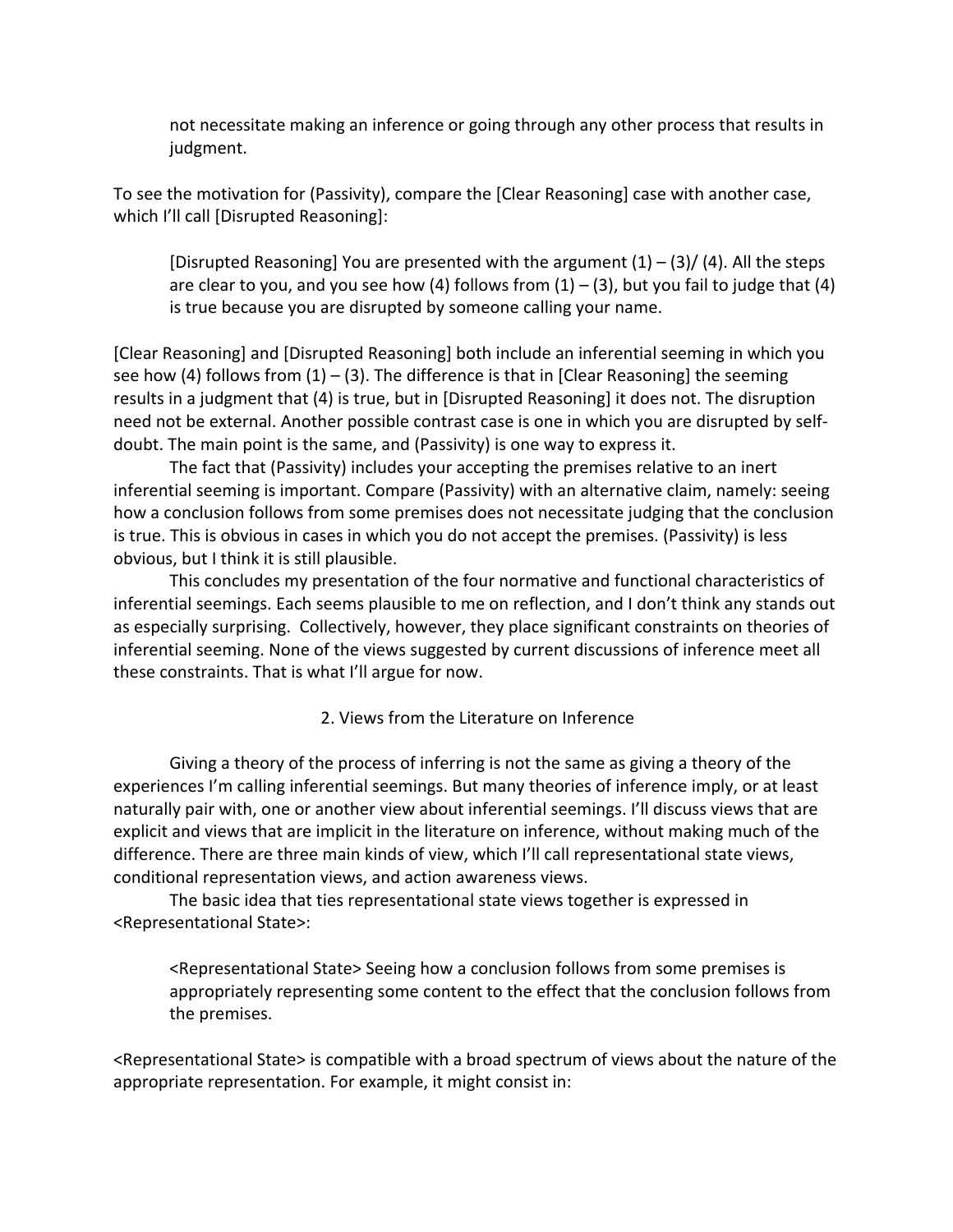- Your justified belief that the premises make the conclusion probable (Fumerton 2004)
- Your awareness of the premises supporting the conclusion (Tucker 2012)
- Its seeming to you that inferring the conclusion from the premises is right relative to a rule (Broome 2014)

According to the representational state view that I find most attractive, seeing how a conclusion follows from some premises is intuiting that the conclusion follows from the premises. This is the view that results from identifying the appropriate representational state with having an intuition that the conclusion follows from the premises. I think this idea is part of the correct account of inferential seeming, but it is inadequate on its own.

In general, representational state views run into trouble with explaining the role that inferential seemings play according to (Basing). To see the trouble, let us suppose that seeing how C follows from P is intuiting that C follows from P. Then (Basing) implies that it is possible to respond to the intuition that C follows from P by forming a belief that C, which belief is thereby based on the support transmitted by P and P alone. But how exactly is that supposed to work?

Maybe anything can cause anything somehow or other. But it is not enough for the intuition to cause the belief in just any way. The causal process must count as you responding to the intuition. This is a rational activity. I will not try to analyze this notion. What matters for present purposes is that not just any causal process connecting to mental states counts as a rational activity.

Let us first consider some direct ways of responding to the intuition that C follows from P. You might agree with it, disagree with it, or suspend judgment over it. Agreement results in the belief that C follows from P. Disagreement results in the belief that C doesn't follow from P. Suspension results in no belief about whether C follows from P. None of these cases results in believing C itself, but that is what should happen if the intuition were playing the role described in (Basing).

There are also indirect ways of responding to the intuition that C follows from P, which do result in believing C itself. Here is a simple one: you agree with the intuition and thereby form the belief that C follows from P; you infer C from P and the new premise that C follows from P. This results in believing C itself, but the belief is not based in the right way. According to (Basing), it should be based on the support transmitted by P and P alone, not on the support transmitted by P and the new premise that C follows from P. Without adding this new premise, however, it isn't clear how the intuition is something you are responsive to when forming the belief in C.

Nothing in the foregoing depends on special properties of intuitions as opposed to other candidate representational states. Similar points could have been made about beliefs, states of awareness, and non-intuitive seemings. This is no surprise, since what I've been describing is one component in the engine that drives Carrollian regress worries. The other component is a higher order requirement on inference, that is, some requirement to the effect that inferences *must* be responsive to inferential seemings. When you put higher order requirements together with representational state views, then you get Carrollian regresses.

Regress worries aside, it doesn't look like representational state views are in a good position to accommodate (Basing). This conclusion is not meant to refute the claim that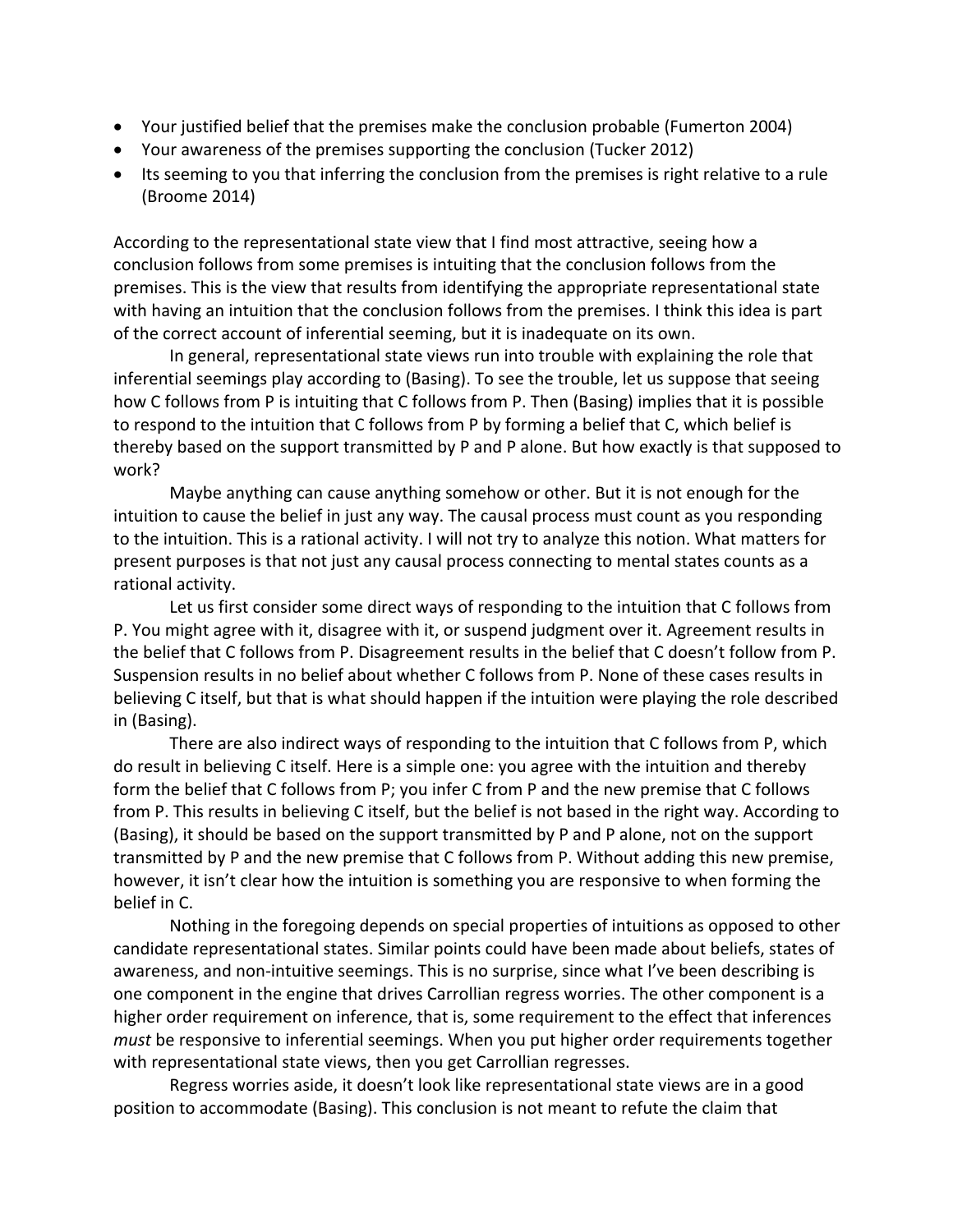inferential seemings do represent some content to the effect that a conclusion follows from some premises. It is meant to rule out views according to which this is all that they do. There must be more to their nature to accommodate (Basing).

The basic idea that ties conditional representation views together is expressed in <Conditional Representation>:

<Conditional Representation> Seeing how a conclusion follows from some premises is appropriately representing the conclusion, consequentially on appropriately representing the premises.

Conditional representation views are supposed to improve on representational state views because they describe subjects of inferential seemings as forming the appropriate conclusion beliefs and in a way that does not lead to regress. A few authors have recently developed accounts of inference that suggest something along the lines of <Conditional Representation>.

- Sinan Dogramaci introduces conditional intuitions, where "to have a conditional intuition is to be tempted, in a phenomenally conscious way, by certain existing considerations to believe a conclusion." (2013; pg. 394)
- Michael Huemer introduces inferential appearances, "which, roughly, represent something to be true given, or in the light of, some other presumed truth." (2016; pg. 149)
- According to Eric Marcus, a thinker's inferences depend on their holding their beliefs in mind with a mode of understanding such that, the "thinker believes the conclusion because she must believe it, given what she already accepts as true." (2020; pg. 312)

Note that in my formulation of the basic idea, I have used the phrase "consequentially on." This is meant to express the result of meeting two conditions: (i) appropriately representing the conclusion, conditional on appropriately representing the premises; and (ii) appropriately representing the premises. To be views about inferential seemings, conditional representation views need such triggered conditional representations, since merely conditionally representing something does not suffice for being in a phenomenally conscious state.

As a group, conditional representation views run into problems with accommodating the role of inferential seemings described in (Justification).

The problem is this. For you to appropriately represent some conclusion C, consequentially on appropriately representing some premises P, is just for you to represent C in some way and for that representation to be caused by your representation of P. The specifics of the casual process don't figure into the problem. (Justification) implies that seeing how C follows from P justifies believing that C follows from P. But it is not clear how representing C alone, in whatever form and because of whatever causes, will justify believing that C follows from P. For there to be justification, you need to represent somehow that C follows from P.

Huemer suggests that, as he understands them, inferential appearances do include having some attitude toward the proposition that C follows from P (Huemer 2016; pg. 152). That might be thought to help with (Justification). But it depends on how we understand the relevant attitude. On one understanding, the attitude is implicit in the dispositions in virtue of one appropriately represents C, conditional on appropriately representing P (cf. Leitgeb 2007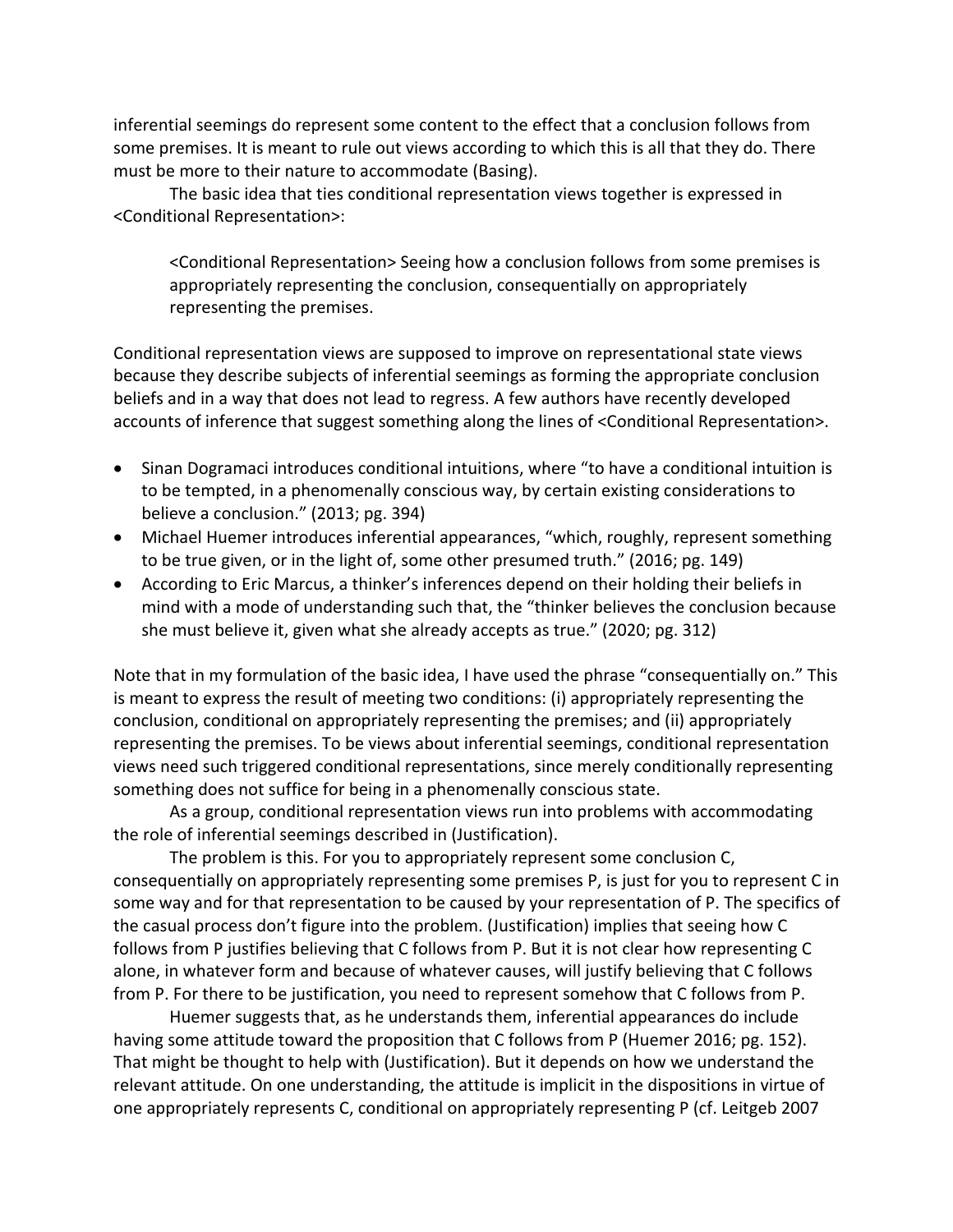on conditional belief). However, it is not clear how such an implicit attitude could justify believing that C follows from P, especially given any view of justification along the lines of Huemer's own phenomenal conservatism. On another understanding, the attitude Huemer has in mind is just appropriately representing that C follows from P. Going with this understanding suggests that Huemer doesn't really have a conditional representation view. Representing "something to be true given, or in light of, some other presumed truth," is just representing that the first follows from the second. If this is the correct way to read him, then Huemer's view counts as a representational state view, and its main problem has already been discussed.

Aside from the common problem with (Justification), there are problems unique to different versions of conditional representation views. They hinge on the appropriate form of representation for the conclusion. Suppose with Dogramaci and Huemer that it is intuition, appearance, seeming or something along those lines. Then the resulting view doesn't just under generate justification. It also over generates justification. It is inconsistent with the claim I've called (Opacity).

(Opacity) implies that seeing how a conclusion C follows from some premises P doesn't justify believing C on its own merits. But intuiting, or having it appear or seem to one, that C presumably does justify believing C on its own merits. So conditional representation views that identify the appropriate form of representation for the conclusion with intuition, appearance, seeming, or something along those lines run afoul of (Opacity).

On the other hand, suppose with Marcus that the appropriate form of representation for the conclusion is belief. Then the view is inconsistent with the claim I've called (Passivity). (Passivity) implies that seeing how a conclusion C follows from some premises P doesn't necessitate believing C. But believing C, consequentially on appropriately representing P, does imply believing C. Marcus takes this to be a positive feature of his view, one that enables him to avoid Carrollian regress, but I think it is preferable to develop a view of inferential seeming that both avoids Carrollian regress and accommodates (Passivity).

Overall, then, I do not think that conditional representation views provide any real advantages over plain representational state views.

I'm calling the third and final group of views suggested by the literature on inference action awareness views. The basic idea that ties them together is <Action Awareness>:

<Action Awareness> Inferring a conclusion from some premises consists in performing an action. Seeing how the conclusion follows from the premises is being aware of what you are doing in performing this action.

The most straightforward version of <Action Awareness> identifies the action you are aware of with the action of making an inference. Seeing how a conclusion follows from some premises is just seeing yourself inferring the conclusion from the premises. This straightforward action awareness theory clearly runs afoul of (Passivity). It is possible for you to see how some conclusion follows from some premises you accept without inferring the conclusion from the premises. So, your inferential seeming cannot be identified with awareness of yourself inferring the conclusion from the premises.

The specific views in the current literature that suggest <Action Awareness>, however, do not take the straightforward form just dismissed. They are views that aim to illuminate the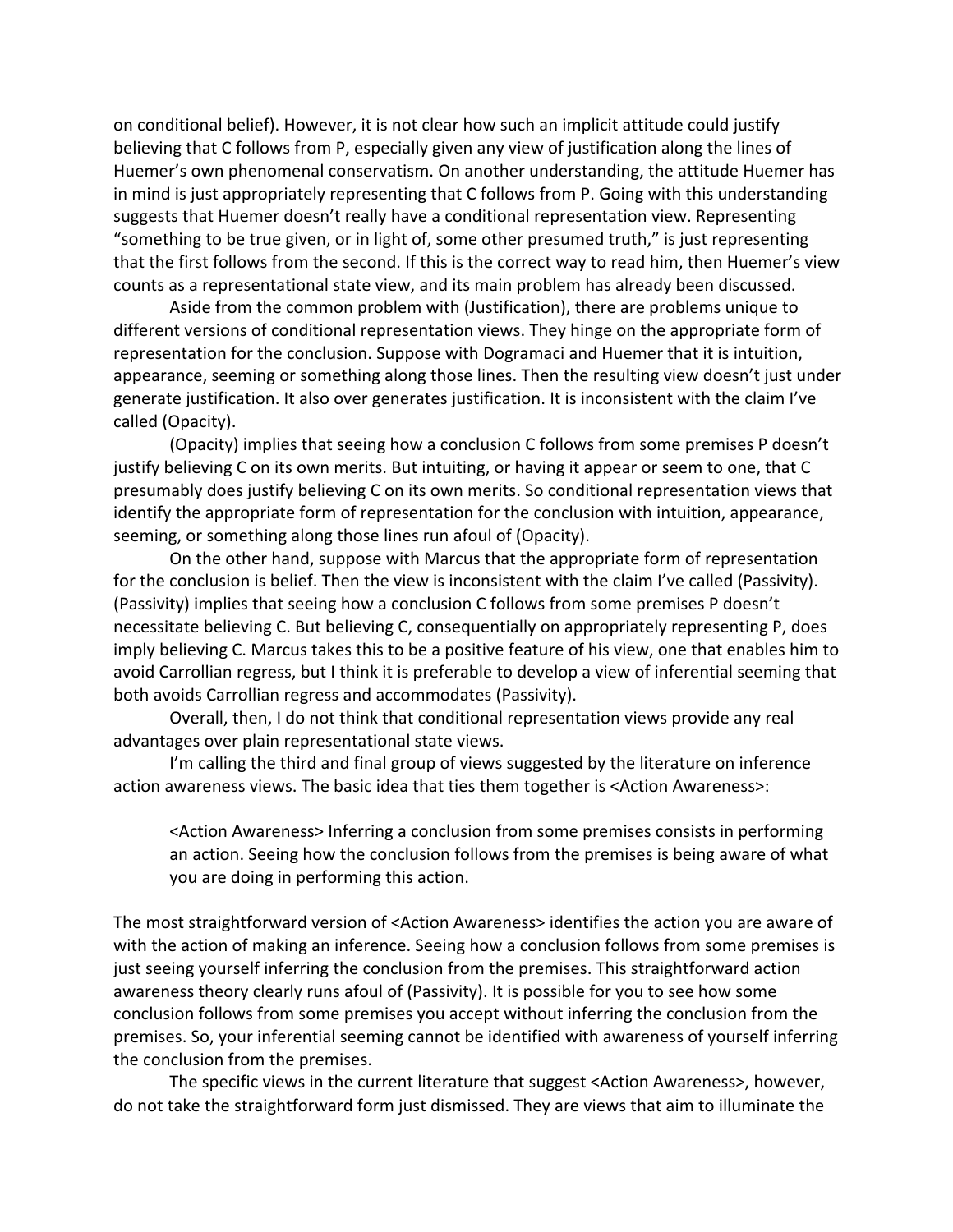nature of inference rather than take it for granted. Nonetheless, they all still run afoul of (Passivity). I'll briefly discuss the following examples:

• According to Boghossian (2014) and Broome (2014), inferring is following a rule of inference, such as:

R. If you accept P, then also accept C!

- According to Wright (2014), inferring C from P is the action of accepting C for the reason constituted by accepting P.
- According to Hlobil (2019), inferring C from P is the action of attaching what he calls inferential force to the argument, P therefore C.

Boghossian takes rule-following to be primitive. Broome develops an analysis.<sup>2</sup> Either way, inferring a conclusion C from some premises P amounts to accepting C because you accept P and follow rule R which tells you to accept C when you accept P. Plugging this into <Action Awareness> yields the view that seeing how C follows from P is being aware of yourself accepting C because you both accept P and follow R which tells you to accept C when you accept P. Perhaps there is some initial plausibility to this identification. Seeing how a conclusion follows from some premise is just seeing yourself drawing the conclusion from the premise in accordance with a rule. The plausibility, however, only attaches to the following implication of the view: if you see yourself drawing the conclusion from the premise in accordance with a rule, then you see how the conclusion follows from the premise. The view also implies a conditional going in the other direction: if you see how the conclusion follows from the premise, then you see yourself drawing the conclusion from the premise in accordance with a rule. But this is inconsistent with (Passivity).

One avenue left open to action awareness views is to isolate an action that is a proper part of inferring, and that falls short of judging. I have no knockdown argument against this idea, but I also do not know of any view that works out how it might go. Maybe Wright and Hlobil come close, but I think their views still run into problems with (Passivity). According to Wright (2014), inferring C from P is the action of accepting C for the reason constituted by accepting P. Plugging this into <Action Awareness> yields the view that seeing how C follows from P is being aware of yourself accepting C for the reason constituted by accepting P. Since this implies accepting C, it is inconsistent with (Passivity). According to Hlobil (2019), inferring C from P is the action of attaching what he calls inferential force to the argument, P therefore C. Plugging this into <Action Awareness> yields the view that seeing how C follows from P is being aware of yourself attaching inferential force to the argument, P therefore C. According to Hlobil's account, attaching inferential force to an argument implies judging that its conclusion is true. So, his view is also inconsistent with (Passivity).

<sup>&</sup>lt;sup>2</sup> One element of Broome's analysis is seeming rightness. This element provisions his view with the resources of an alternative explanation of inferential seemings, one along the lines of a representational state view and already discussed above.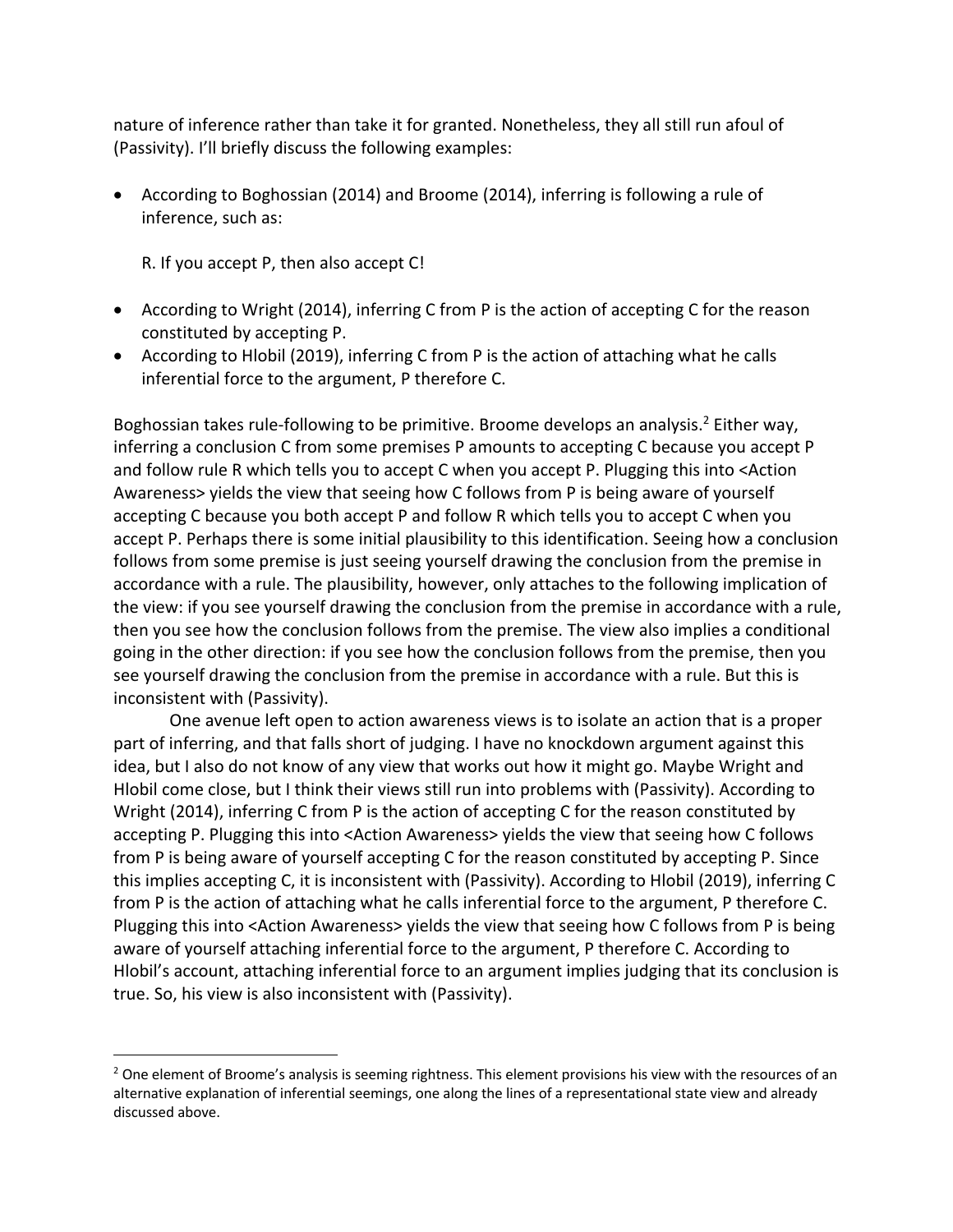A second avenue left open to action awareness views is to endorse a disjunctive conception of inferential seeming. Perhaps inferential seemings are constituted by states of action awareness in cases in which one goes through with an inference, and they are constituted otherwise in cases in which one does not go through with an inference. I have no knockdown argument against this idea either, but it lacks any immediate plausibility. It is something to consider after exhausting other options.

|                                                |                                                     | (Basing) | (Justification) | (Opacity) | (Passivity) |
|------------------------------------------------|-----------------------------------------------------|----------|-----------------|-----------|-------------|
| <representational state=""></representational> |                                                     | X        |                 | ✓         |             |
| Non-<br>Doxastic                               | <conditional<br>Representation&gt;</conditional<br> | 7        | X               | X         |             |
| Doxastic                                       |                                                     |          |                 |           | X           |
| <action awareness=""></action>                 |                                                     |          |                 |           | Χ           |

The results of this section can be tabulated as follows:

The "X"s represent problems that I have discussed. The "✓"s represent what I see as plausible successes. The "?"s represent open questions that I must set aside here. I'm not confident that conditional representation views can account for (Basing), nor that action awareness views can account for (Justification); but discussing these matters would take us off course.

# 3. The Indirect Command View

The alternative theory that I will sketch requires much more elaboration than I am presently able to give it. For now, I hope to make the general idea clear and give reasons to think it is workable. The point of departure is to borrow from speech act theory.

Speech act theory has been a fertile source of analogies for thinking about various kinds of experience. Consider perceptual experience and pain. A common thought about perceptual experience is that to have a perceptual experience as of your environment being a certain way is to be in an assertive mental state, one that asserts that your environment is that way.<sup>3</sup> Taking a perceptual experience at face value is believing what it says about your environment. A more controversial but increasingly popular thought about pain is that to feel a pain in some part of your body is to be in a directive mental state, one that commands you to treat that body part in

<sup>&</sup>lt;sup>3</sup> See, for example, (Heck 2000), (Tucker 2010), (Reiland 2015).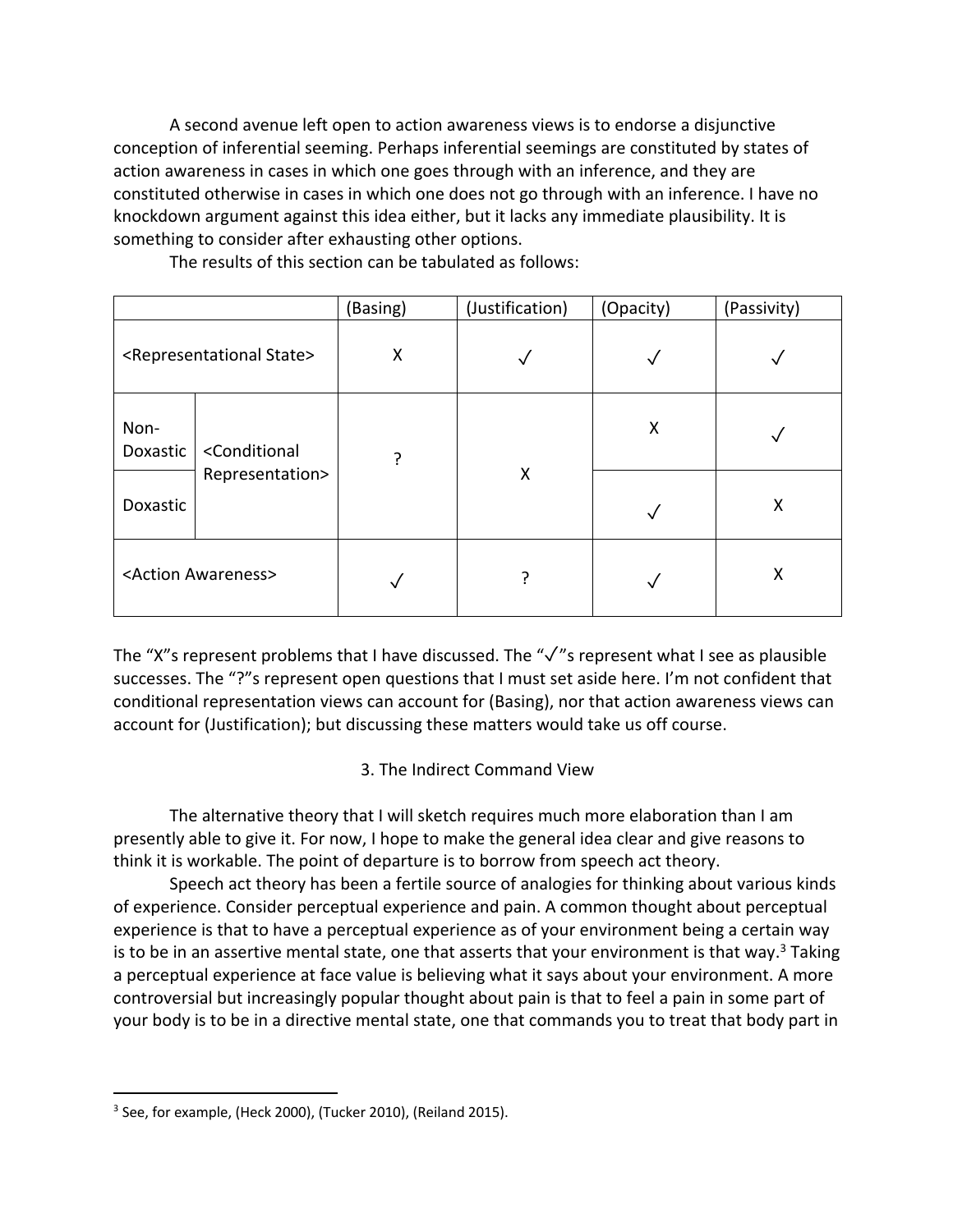certain ways, for example protectively.<sup>4</sup> The function of a pain is to get you to act in the ways that it commands.

Inferential seemings are puzzling because they suggest conflicting analogies with speech acts. On the one hand, they suggest an analogy with assertions. Seeing how some conclusion follows from some premises is being in a mental state that tells you that the conclusion follows from the premises. This analogy nurtures representational state views. On the other hand, inferential seemings suggest an analogy with directives. Seeing how some conclusion follows from some premises is being in a mental state that commands you to infer the conclusion from the premises. This analogy captures what I think is plausible about action awareness views. Inferential seemings are essentially connected to mental actions such as inferring, not because they include performances of the actions, but because they command performances of them.

The puzzle, then, is to develop an understanding of inferential seemings on which they combine both aspects. The solution, I believe, is to draw on another idea from speech act theory. This is the idea of an indirect speech act.

Suppose a visitor enters a host's office, finds it too cold, and would like the host to lower the air conditioner. The visitor could make a direct request by uttering an imperative, such as "Please lower the air conditioner." Alternatively, the visitor could make the same request indirectly. One way to make the request indirectly is to utter an interrogative, such as "Can you lower the air conditioner?" or, "Is it me, or is it very cold in here?" Another way to make the request indirectly is to utter a declarative, such as "I am freezing" or, "I think you might have the air conditioner on too high." If the visitor makes their request in one of these indirect ways, then they have performed an indirect speech act. As Searle puts it, "In such cases a sentence that contains the illocutionary force indicators for one kind of illocutionary act can be uttered to perform, *in addition*, another type of illocutionary act." (Searle 1975)

The view of inferential seemings I want to defend is that they are directly assertoric mental states and indirectly directive mental states. More specifically, they are intuitions that indirectly command you to infer some conclusion from some premises by directly telling you that the premises support the conclusion.

Suppose you intuit that a set of premises P supports conclusion C. On its own this is like being told that P supports C. In this case the intuition is just an intuition. Provided the appropriate conditions are met however—conditions such as your endorsing P, your taking an interest in C, and your being rational—then, I suggest, that same intuition will also command you to infer C from P. The analogy with indirect speech is indicated by the following parallels:

Speech **Experience** Assert that I am freezing with the declarative, Being informed that P supports C by an "I am freezing." intuition that P supports C

Conversational context Cognitive context

<sup>4</sup> See, for example, (Hall 2008), (Klein 2007), (Martinez 2011).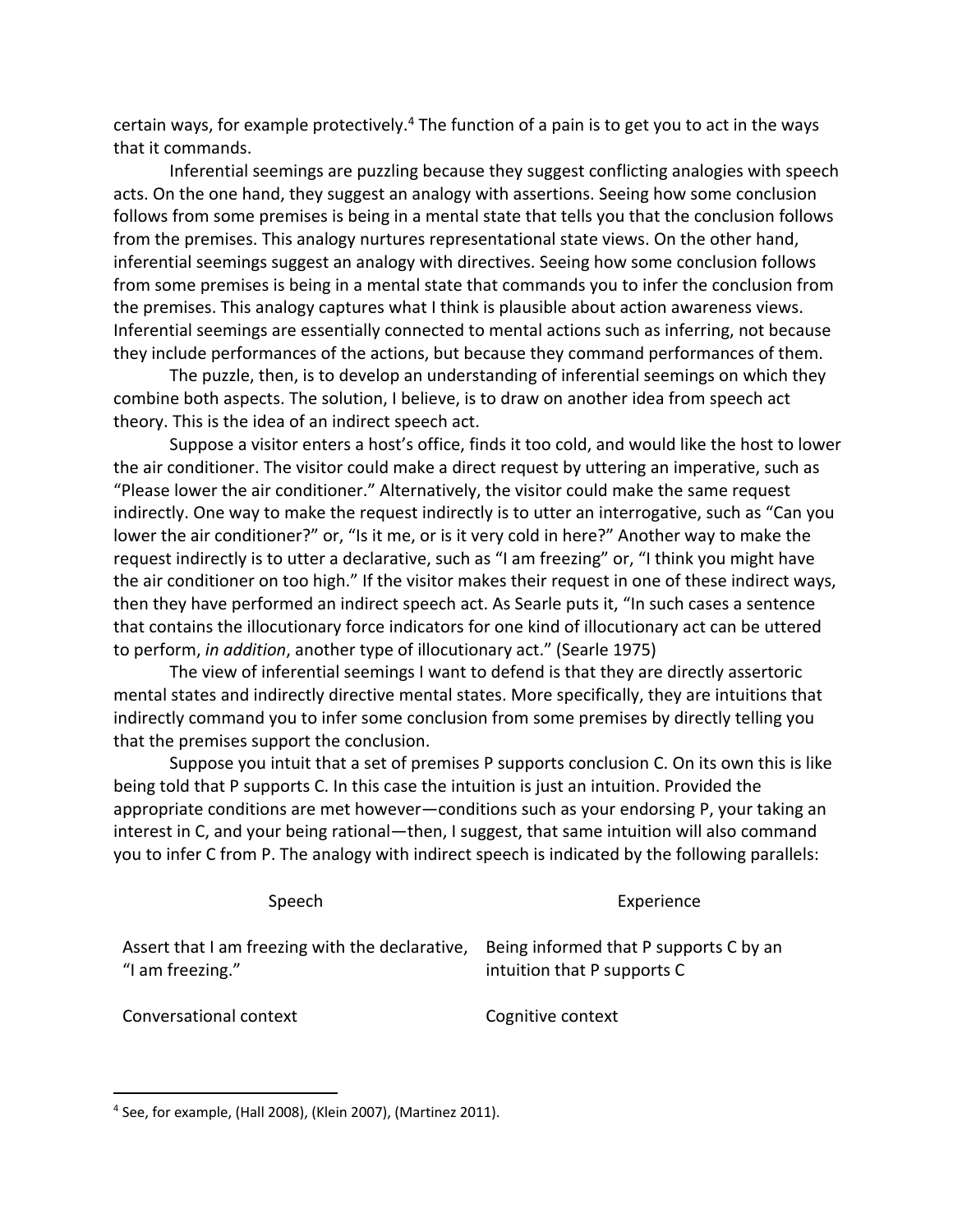Indirectly request the air conditioner to be lowered by asserting that I am freezing with the declarative, "I am freezing."

Being indirectly ordered to infer C from P by being informed that P supports C by an intuition that P supports C

If the more familiar analogies between experiences and speech acts are legitimate, then I think the one I am proposing is too. The main reason to endorse the resulting view of inferential seemings is that it naturally explains their key functional and normative characteristics. This reason can be spelled out as follows.

Suppose you have an intuition that represents that C follows from P and thereby indirectly commands you to infer C from P. Because your experience is an intuition representing that C follows from P, your experience will exhibit the characteristics expressed by (Justification), (Opacity), and (Passivity). If you intuit that C follows from P, then: you thereby have justification for believing that C follows from P; you do not thereby have justification for believing C on its own merits; and you do not thereby form a belief in C. Because your experience commands you to infer C from P, your experience will also exhibit the characteristic expressed by (Basing). (Basing), recall, is stated as follows:

(Basing) If you draw a conclusion because you see how it follows from some premises, then your belief in the conclusion is thereby based on the support transmitted by those premises alone. Ignoring alternative, independent bases, your belief in the conclusion is based on the support transmitted by the premises alone.

Suppose seeing how some conclusion follows from some premises includes being ordered to infer the conclusion from the premises. Then drawing the conclusion because you see how it follows form the premises is just following the order. But the order was precisely to infer the conclusion from the premises, not to infer the conclusion from the premises and something else. So, if you do what you are ordered to do, you will have thereby formed a belief in the conclusion that is based on the support transmitted by the premises alone.

From the foregoing, we can conclude that an intuition that represents that C follows from P, and thereby indirectly commands you to infer C from P, will exhibit the key normative and functional characteristics of the inferential seeming that is seeing how C follows from P. Absent any better ideas, this gives us reason to identify inferential seemings with intuitions that indirectly command inferences.

The main challenge to this view of inferential seeming is that none of the familiar models of indirect speech acts illuminates how it might work. There are different models of how one speech act can be indirectly accomplished by means of directly performing another speech act. But none of them suggests a plausible answer to the question of how an intuition can indirectly command performing an inference by directly asserting that the conclusion follows from the premises. The details of the different models do not really matter. Their unsuitability can be appreciated from a distance.

Suppose a visitor indirectly requests their host to lower the air conditioner by directly asking a question, "Can you lower the air conditioner?" Here are some different views about how the indirect request is accomplished.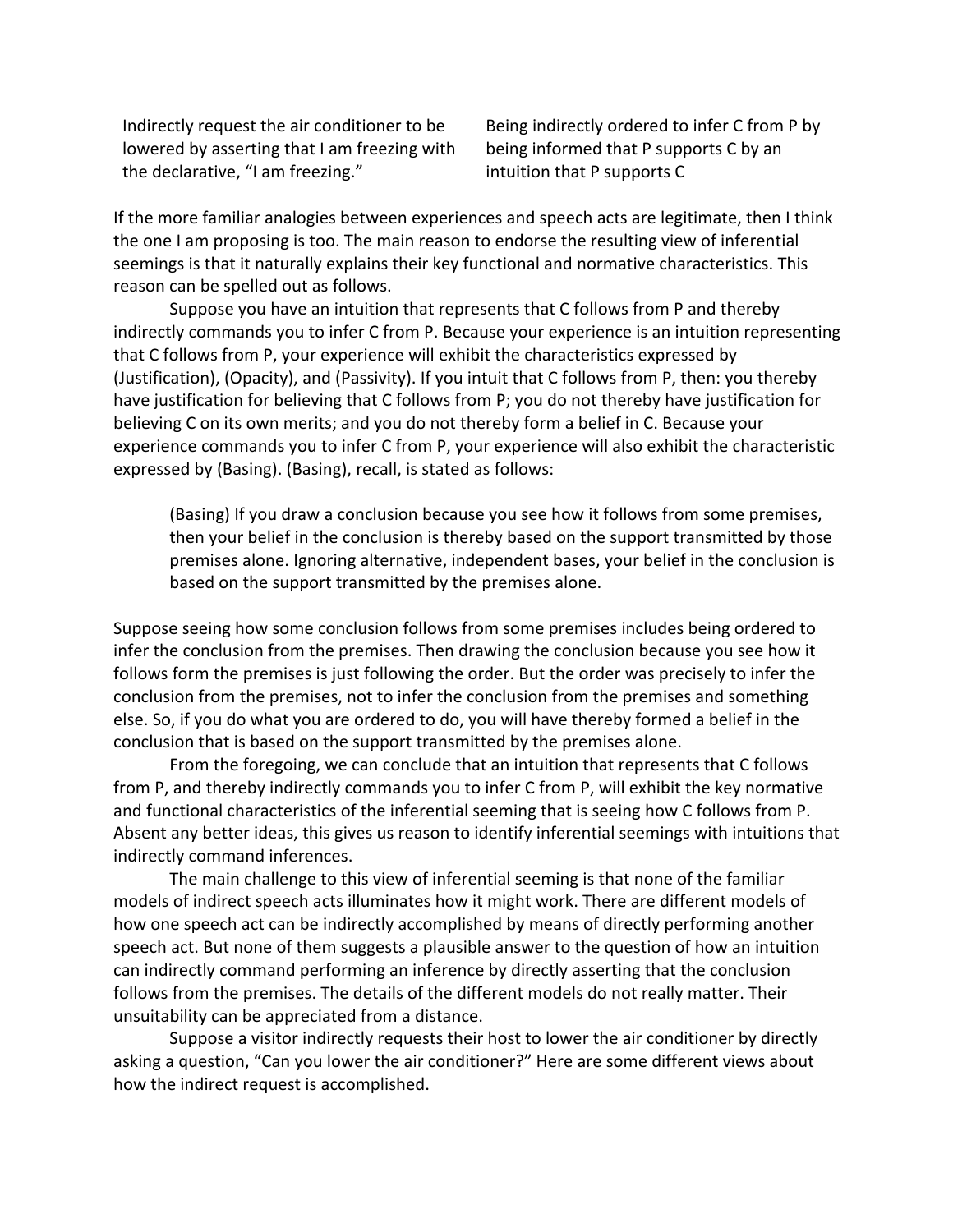| <b>Conversational Implicature</b> | The host infers that the visitor made the request from the fact |  |  |
|-----------------------------------|-----------------------------------------------------------------|--|--|
| (Searle 1975)                     | that the visitor asked the question                             |  |  |
| <b>Convention of Usage</b>        | The visitor exploits a convention for making such requests by   |  |  |
| (Morgan 1977)                     | asking such questions                                           |  |  |
| Ambiguity                         | The interrogative is ambiguous; linguistic competence enables   |  |  |
| (Lepore and Stone 2014)           | it to be used for requests in addition to questions             |  |  |

Suppose you have an intuition representing that C follows from P and thereby commanding you to infer C from P. If you had to infer the command, then there would be a threat of Carrollian regress. Clearly no convention applies in this case. And ambiguity would seem to require that the intuition have an identity independent of it representing that C follows from P, so that this representational reading would count as one of two equally admissible interpretations. A potential alternative to these inapplicable models is Millikan's (1995) model of pushmi-pullyu representations. These are representations that function to both describe and direct. So, they do function as inferential seemings should. The problem, however, is that on Millikan's view pushmi-pullyu representation have this dual function because they are more primitive than purely descriptive or purely directive representations. Pushmi-pullyu representations do not direct because they describe; they direct and describe because they operate at a representational level that is prior to the differentiation between these two functions. Intuitions about what follows from what, however, are manifestations of higher rational capacities. *Modern Theories of Gestalt Perception* **293** 

On the model I prefer, when your intuition that conclusion C follows from premises P commands you to infer C from P, it is an instance of the more general phenomenon whereby the nature of a partial phenomenal state is fixed by the total phenomenal state to which it<br>the nature of a partial phenomenal state is fixed by the total phenomenal state to which it<br>helenge Consider the following visual belongs. Consider the following visual example from Stephen Palmer (1990): *8* **4** 



The triangle in Figure A can be seen as pointing to 3 o'clock, 7 o'clock, or 11 o'clock with equal<br>force. There is strong pressure to see the middle triangle in figure B, however, as pointing in th force. There is strong pressure to see the middle triangle in figure B, however, as pointing in the **Solute See to the Solute See See See See** 3 o'clock direction. The difference between how the triangle in Figure A and th 3 o'clock direction. The difference between how the triangle in Figure A and the middle triangle in Figure B are experienced is due to what else is experienced with them. The natures of the partial visual states are fixed by the total visual states to which they belong. My suggestion is that if an intuition that C follows from P is experienced in the appropriate context of other *G*  experiences, it will be experienced as commanding you to infer C from P. Like the triangle in E Figure A, a mere intuition that C follows from P does not point you in any particular inferential direction. Like the middle triangle in Figure B, an intuition that indirectly commands you to infer C from P does point you in a particular inferential direction. The relevant context in the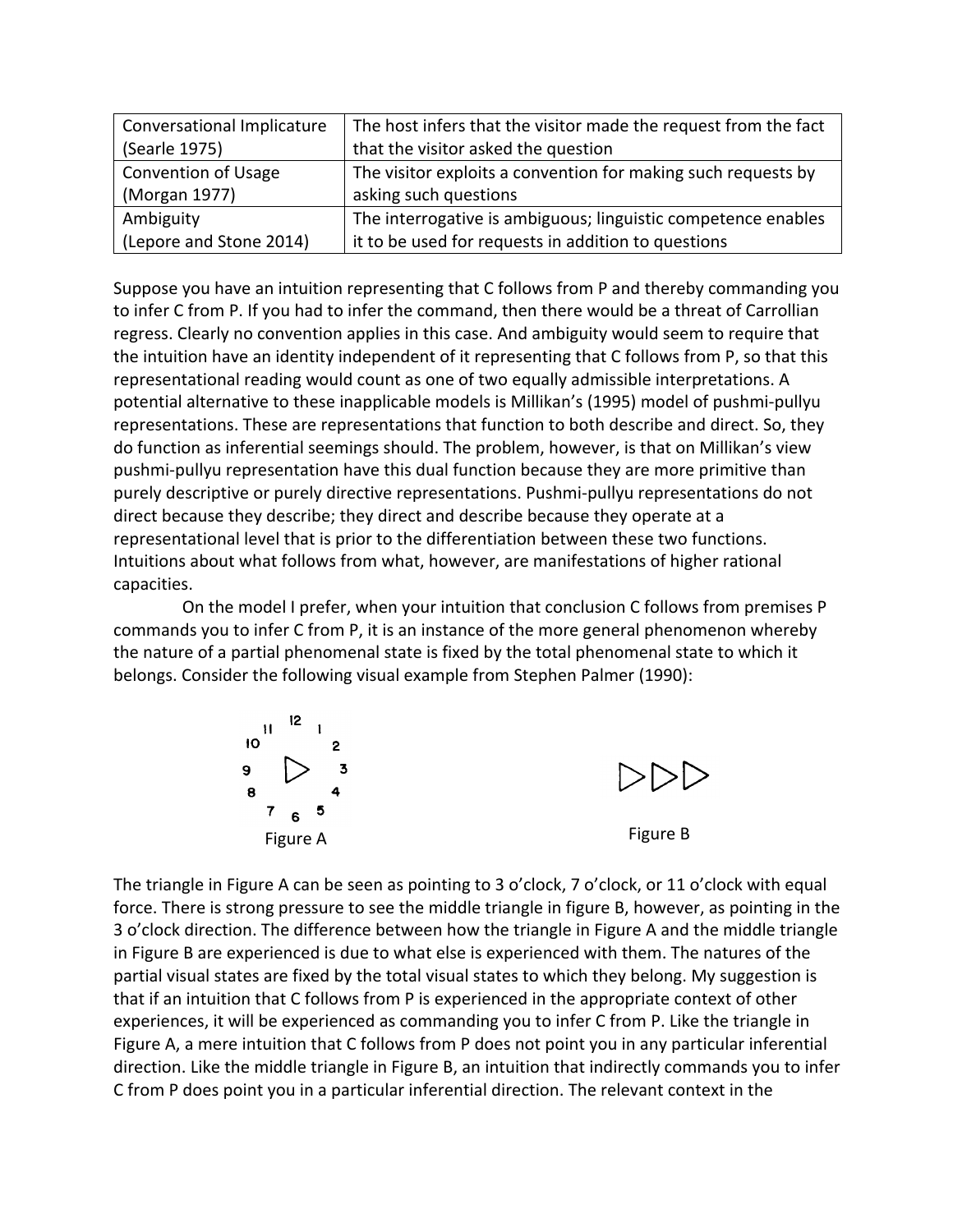intuition case will be primarily cognitive. For an intuition that C follows from P to indirectly command you to infer C from P, you'll likely need to experience P as a commitment, take some interest in C, not be aware of defeating considerations against C, etc. I readily admit to not being able to spell these conditions out with any confidence. Spelling out the principles governing perceptual organization is an ongoing empirical endeavor. We should expect it to take at least as much effort to spell out principles governing the organization of conscious cognition. The main points I want to make here are that there is such an organization, and it is a plausible candidate for being the explanation of how a descriptive experience constitutes a directive experience.

As warned at the beginning of this section, there's a demand for elaboration that I'm not presently able to meet. Still, I hope I've given sufficient reason to think the view I've sketched is more promising than the alternatives to be found in the literature on inference. I'll conclude by briefly considering how the indirect command view bears on some of the main philosophical concerns that have driven this literature.

### 4. Principles Governing Inference

The philosophical concerns I have in mind are about those general principles governing inference I mentioned at the beginning of the talk. The first principle is Fumerton's Principle of Inferential Justification:

"For one to be inferentially justified in believing P on the basis of E one must *be justified in believing* that E makes probable P (where entailment can be viewed as the upper limit of making probable) or, alternatively, that the inference from E to P is sanctioned by a correct epistemic rule" (Fumerton 2004).

The second principle is Boghossian's Taking Condition:

"Inferring necessarily involves the thinker taking his premises to support his conclusion and drawing his conclusion because of that fact." (Boghossian (2014).

The main observation I want to make is that one way for an inference to satisfy both Fumerton's principle and Boghossian's principle is for it to be made in response to an inferential seeming as I have construed them.

Suppose you intuit that conclusion C follows from premises P and are thereby indirectly commanded to infer C from P. Responding to this inferential seeming is doing what it tells you do to, namely inferring C from P. Suppose this occurs. Since intuiting that C follows from P is a way of taking P to support C, the resulting inference satisfies Boghossian's Taking Condition. Intuiting that C follows from P justifies believing that P makes probable C. So, the resulting inference also satisfies Fumerton's Principle of Inferential Justification. It is worth pointing out that intuiting that C follows from P can justify believing that P makes probable C, even if you do not go on to form that belief and even if forming that belief is not what the intuition calls for on the occasion, since it functions to direct rather than describe.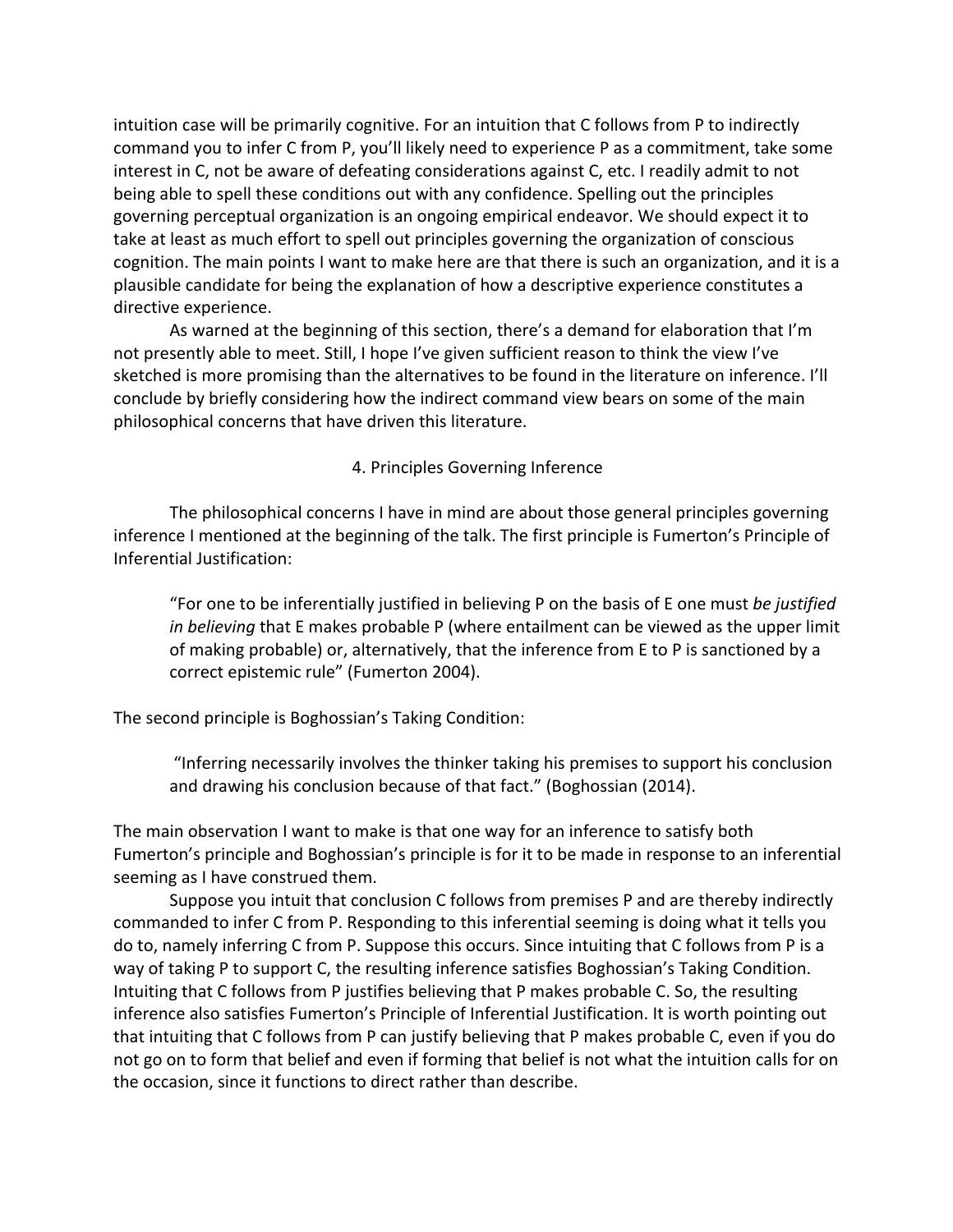It follows that it is at least possible for Fumerton's and Boghossian's principles to be true. Some opponents of the principles challenge them on the basis of the worry that they lead to Carrollian regress. Since inferential seemings do not lead to Carrollian regress, however, one way for the principles to be true is for all inferences to be responses to inferential seemings.

But one might reasonably doubt that all inferences are in fact responses to inferential seemings. Some inferences might occur on autopilot. Suppose, then, it turns out that only some inferences are responses to inferential seemings, and suppose further that Fumerton's and Boghossian's principles are only true for those inferences. Would there be any interest in picking out this subset of inferences for special scrutiny? I think there would be. Inferences that satisfy Fumerton's and Boghossian's principles because they are responses to inferential seemings possess a distinctive transparency. Making such an inference includes consciousness of what one is doing in making such an inference. It may be that as a matter of fact in much of our epistemic life we remain obscure to ourselves, but that does not diminish the value of transparency. Transparency is worth pursuing both for knowing oneself and being able to make oneself known to others.

#### Bibliography

Blitzstein, J. K., & Hwang, J. (2019). *Introduction to probability*. Boca Raton, FL: CRC Press. Boghossian, Paul (2014). What is inference? *Philosophical Studies* 169 (1):1-18. Broome, John (2014). Comments on Boghossian. *Philosophical Studies* 169 (1):19-25. Carroll, Lewis (1895). What the tortoise said to Achilles. *Mind* 4 (14):278-280. Dogramaci, Sinan (2013). Intuitions for inferences. *Philosophical Studies* 165 (2):371-399. Fumerton, Richard (2004). Epistemic probability. *Philosophical Issues* 14 (1):149–164. Hall, Richard J. (2008). If it itches, scratch! *Australasian Journal of Philosophy* 86 (4):525 – 535. Heck, Richard G. (2000). Nonconceptual content and the "space of reasons". *Philosophical Review* 109 (4):483-523.

Hlobil, Ulf (2019). Inferring by Attaching Force. *Australasian Journal of Philosophy* 97 (4):701- 714.

- Huemer, Michael. 2016. "Inferential Appearances." In *Intellectual Assurance: Essays on Traditional Epistemic Internalism*, edited by Brett Coppenger and Michael Bergmann, 144-160. Oxford: OUP.
- Klein, Colin (2007). An Imperative Theory of Pain. *Journal of Philosophy* 104 (10):517-532. Leitgeb, Hannes (2007). Beliefs in conditionals vs. conditional beliefs. *Topoi* 26 (1):115-132.
- Lepore, Ernie & Stone, Matthew (2014). *Imagination and Convention: Distinguishing Grammar and Inference in Language*. Oxford University Press.
- Marcus, Eric (2020). Inference as Consciousness of Necessity. *Analytic Philosophy* 61 (4):304- 322.
- Martínez, Manolo (2011). Imperative content and the painfulness of pain. *Phenomenology and the Cognitive Sciences* 10 (1):67-90.

Morgan, J. L. (1977). Two Types of Convention in Indirect Speech Acts. Technical Report No. 52.

Palmer, Stephen E. (1990). Modern Theories of Gestalt Perception. *Mind and Language* 5 (4):289-323.